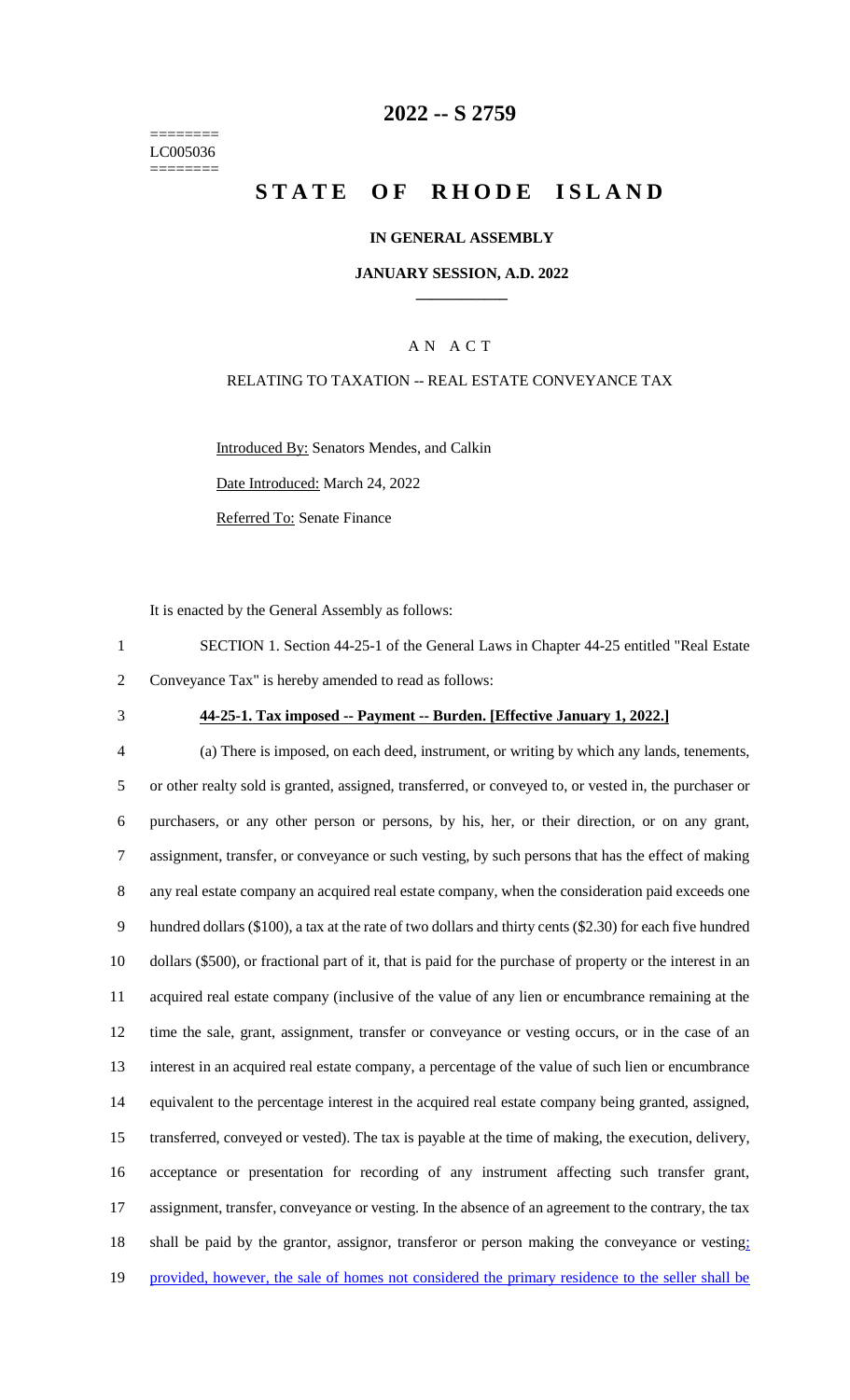### 1 taxed pursuant to subsection (c) of this section.

 (b) In addition to the tax imposed by subsection (a), there is imposed, on each deed, instrument, or writing by which any residential real property sold is granted, assigned, transferred, or conveyed to, or vested in, the purchaser or purchasers, or any other person or persons, by his, her, or their direction, or on any grant, assignment, transfer, or conveyance or such vesting, by such persons that has the effect of making any real estate company an acquired real estate company, when the consideration paid exceeds eight hundred thousand dollars (\$800,000), a tax at the rate of two dollars and thirty cents (\$2.30) for each five hundred dollars (\$500), or fractional part of it, of the consideration in excess of eight hundred thousand dollars (\$800,000) that is paid for the purchase of property or the interest in an acquired real estate company (inclusive of the value of any lien or encumbrance remaining at the time the sale, grant, assignment, transfer, or conveyance or vesting occurs, or in the case of an interest in an acquired real estate company, a percentage of the value of such lien or encumbrance equivalent to the percentage interest in the acquired real estate company being granted, assigned, transferred, conveyed, or vested). The tax imposed by this subsection shall be paid at the same time and in the same manner as the tax imposed by subsection (a).

 (c) There is imposed, on each deed, instrument, or writing by which any residential real property sold is granted, assigned, transferred, or conveyed to, or vested in, the purchaser or 19 purchasers, or any person or persons, by his or her or their discretion, or on any grant, assignment, 20 transfer, or conveyance or such vesting, by such persons which has the effect of making any real 21 estate company an acquired real estate company, when the property subject to the sale is not a 22 primary residence and assess at over two hundred thousand dollars (\$200,000), a tax at the rate of five percent (5%) of the total assessed value of the property. The tax imposed by this subsection 24 shall be paid at the same time and in the same manner as the tax imposed by subsection (a) of this section.

26  $\left(\frac{e}{d}\right)$  In the event no consideration is actually paid for the lands, tenements, or realty, the instrument or interest in an acquired real estate company of conveyance shall contain a statement to the effect that the consideration is such that no documentary stamps are required.

29  $\left(\frac{d}{e}\right)$  The tax shall be distributed as follows:

 (1) With respect to the tax imposed by subsection (a): the tax administrator shall contribute to the distressed community relief program the sum of thirty cents (\$.30) per two dollars and thirty cents (\$2.30) of the face value of the stamps to be distributed pursuant to § 45-13-12, and to the housing resources commission restricted receipts account the sum of thirty cents (\$.30) per two dollars and thirty cents (\$2.30) of the face value of the stamps. Funds will be administered by the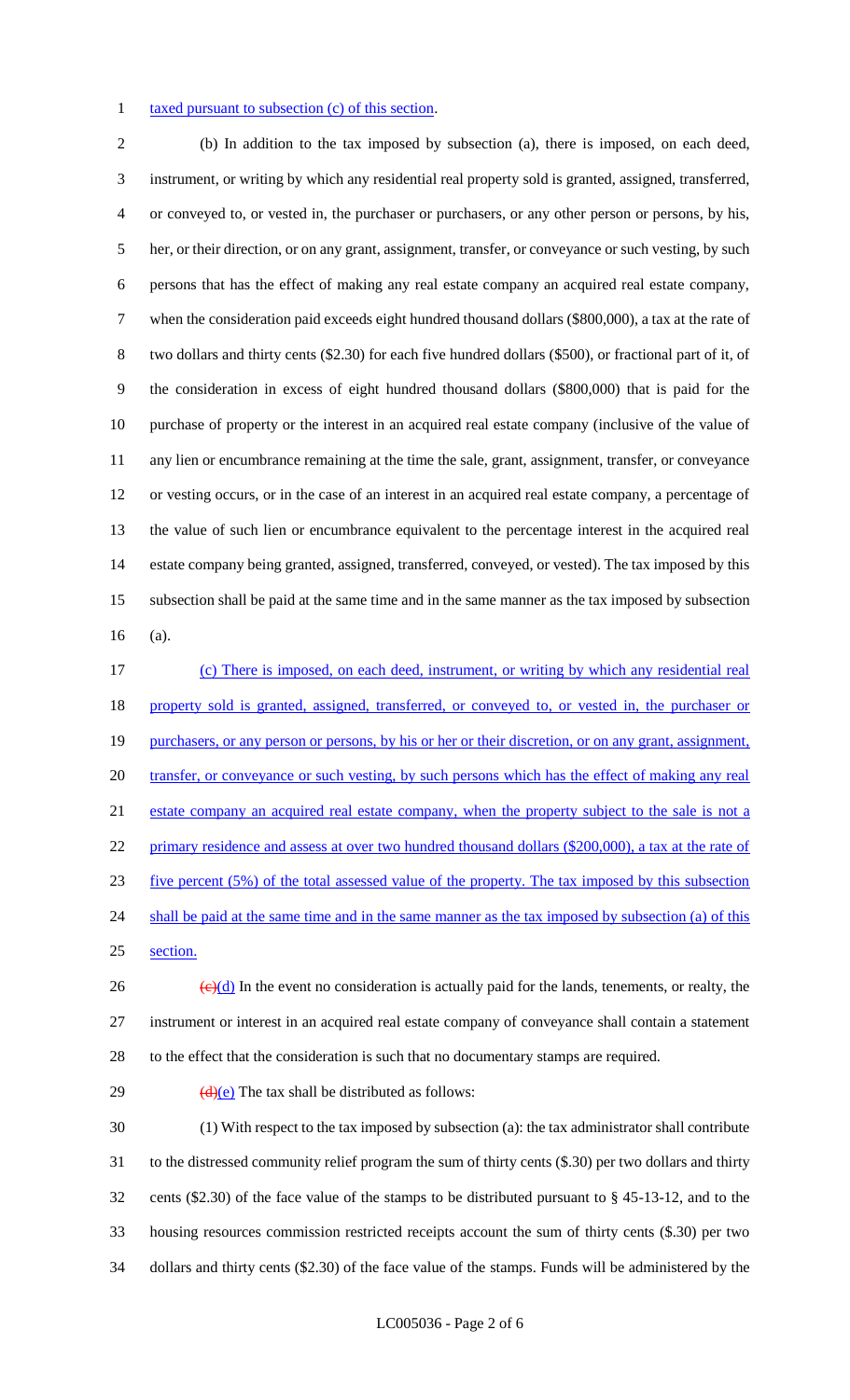office of housing and community development, through the housing resources commission. The state shall retain sixty cents (\$.60) for state use. The balance of the tax shall be retained by the municipality collecting the tax.

 (2) With respect to the tax imposed by subsection (b): the tax administrator shall contribute the entire tax to the housing production fund established pursuant to § 42-128-2.1.

 (3) Notwithstanding the above, in the case of the tax on the grant, transfer, assignment or conveyance or vesting with respect to an acquired real estate company, the tax shall be collected by the tax administrator and shall be distributed to the municipality where the real estate owned by the acquired real estate company is located; provided, however, in the case of any such tax collected by the tax administrator, if the acquired real estate company owns property located in more than one municipality, the proceeds of the tax shall be allocated amongst said municipalities in the proportion the assessed value of said real estate in each such municipality bears to the total of the assessed values of all of the real estate owned by the acquired real estate company in Rhode Island. Provided, however, in fiscal years 2004 and 2005, from the proceeds of this tax, the tax administrator shall deposit as general revenues the sum of ninety cents (\$.90) per two dollars and thirty cents (\$2.30) of the face value of the stamps. The balance of the tax on the purchase of property shall be retained by the municipality collecting the tax. The balance of the tax on the transfer with respect to an acquired real estate company, shall be collected by the tax administrator and shall be distributed to the municipality where the property for which interest is sold is physically located. Provided, however, that in the case of any tax collected by the tax administrator with respect to an acquired real estate company where the acquired real estate company owns property located in more than one municipality, the proceeds of the tax shall be allocated amongst the municipalities in proportion that the assessed value in any such municipality bears to the assessed values of all of the real estate owned by the acquired real estate company in Rhode Island.  $\left(\frac{e}{f}\right)$  For purposes of this section, the term "acquired real estate company" means a real

 estate company that has undergone a change in ownership interest if (1) The change does not affect the continuity of the operations of the company; and (2) The change, whether alone or together with prior changes has the effect of granting, transferring, assigning, or conveying or vesting, transferring directly or indirectly, 50% or more of the total ownership in the company within a period of three (3) years. For purposes of the foregoing subsection (e)(2), a grant, transfer, assignment, or conveyance or vesting, shall be deemed to have occurred within a period of three (3) years of another grant(s), transfer(s), assignment(s), or conveyance(s) or vesting(s) if during the period the granting, transferring, assigning, or conveying party provides the receiving party a legally binding document granting, transferring, assigning, or conveying or vesting the realty or a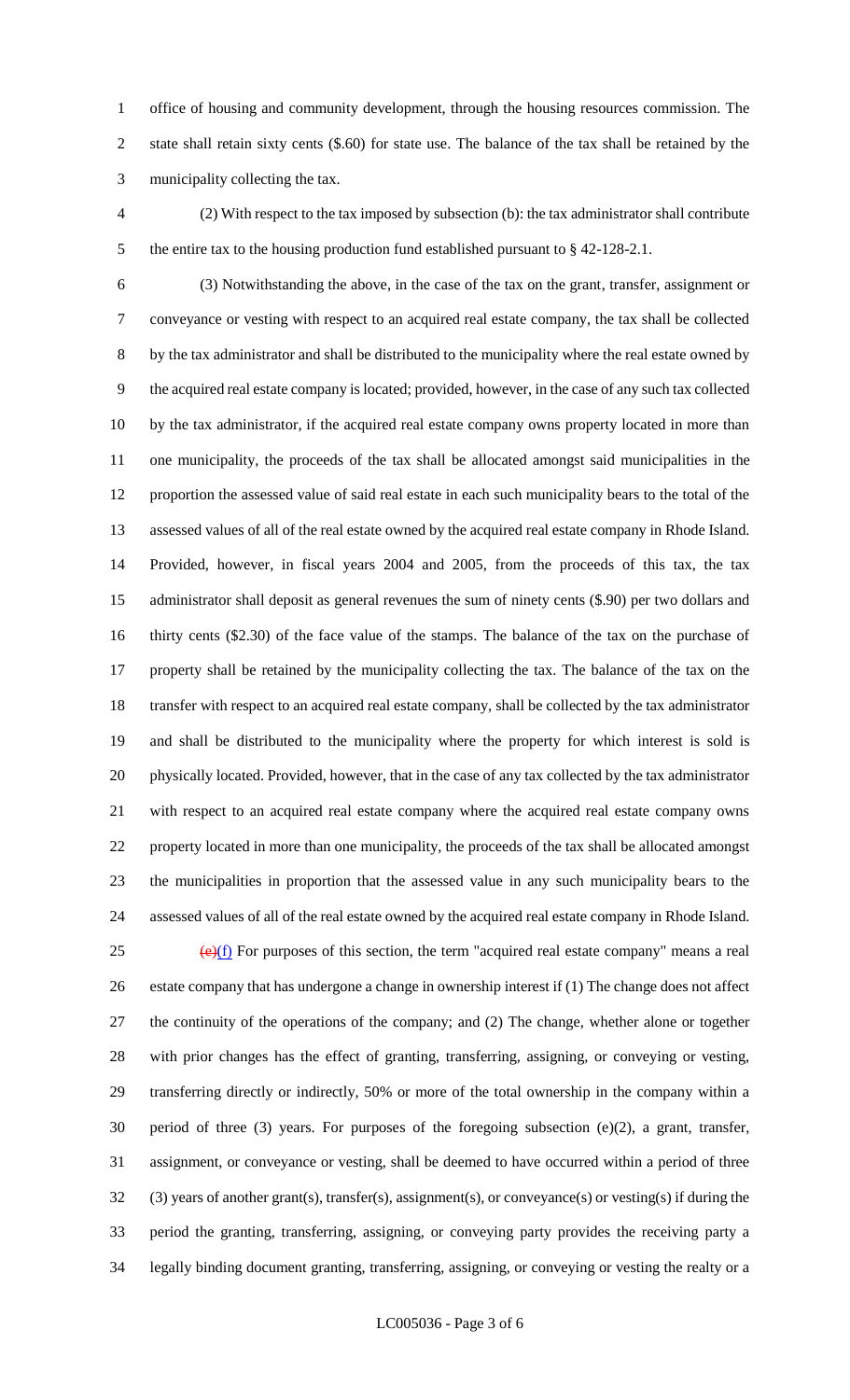commitment or option enforceable at a future date to execute the grant, transfer, assignment, or conveyance or vesting.

 $\frac{f(x)}{g}$  A real estate company is a corporation, limited liability company, partnership, or other legal entity that meets any of the following:

 (1) Is primarily engaged in the business of holding, selling, or leasing real estate, where 90% or more of the ownership of the real estate is held by 35 or fewer persons and which company either (i) derives 60% or more of its annual gross receipts from the ownership or disposition of real estate; or (ii) owns real estate the value of which comprises 90% or more of the value of the entity's entire tangible asset holdings exclusive of tangible assets that are fairly transferrable and actively traded on an established market; or

 (2) Ninety percent or more of the ownership interest in such entity is held by 35 or fewer persons and the entity owns as 90% or more of the fair market value of its assets a direct or indirect interest in a real estate company. An indirect ownership interest is an interest in an entity 90% or more of which is held by 35 or fewer persons and the purpose of the entity is the ownership of a real estate company.

 $(g)(h)$  In the case of a grant, assignment, transfer or conveyance or vesting that results in a real estate company becoming an acquired real estate company, the grantor, assignor, transferor, or person making the conveyance or causing the vesting, shall file or cause to be filed with the division of taxation, at least five (5) days prior to the grant, transfer, assignment, or conveyance or vesting, notification of the proposed grant, transfer, assignment, or conveyance or vesting, the price, terms and conditions thereof, and the character and location of all of the real estate assets held by the real estate company and shall remit the tax imposed and owed pursuant to subsection (a). Any such grant, transfer, assignment, or conveyance or vesting which results in a real estate company becoming an acquired real estate company shall be fraudulent and void as against the state unless the entity notifies the tax administrator in writing of the grant, transfer, assignment, or conveyance or vesting as herein required in subsection (g) and has paid the tax as required in subsection (a). Upon the payment of the tax by the transferor, the tax administrator shall issue a certificate of the payment of the tax which certificate shall be recordable in the land evidence records in each municipality in which such real estate company owns real estate. Where the real estate company has assets other than interests in real estate located in Rhode Island, the tax shall be based upon the assessed value of each parcel of property located in each municipality in the state of Rhode Island. Delayed Effective Date.

 P.L. 2018, ch. 39, § 2, and P.L. 2018, ch. 45, § 2 enacted identical amendments to this section.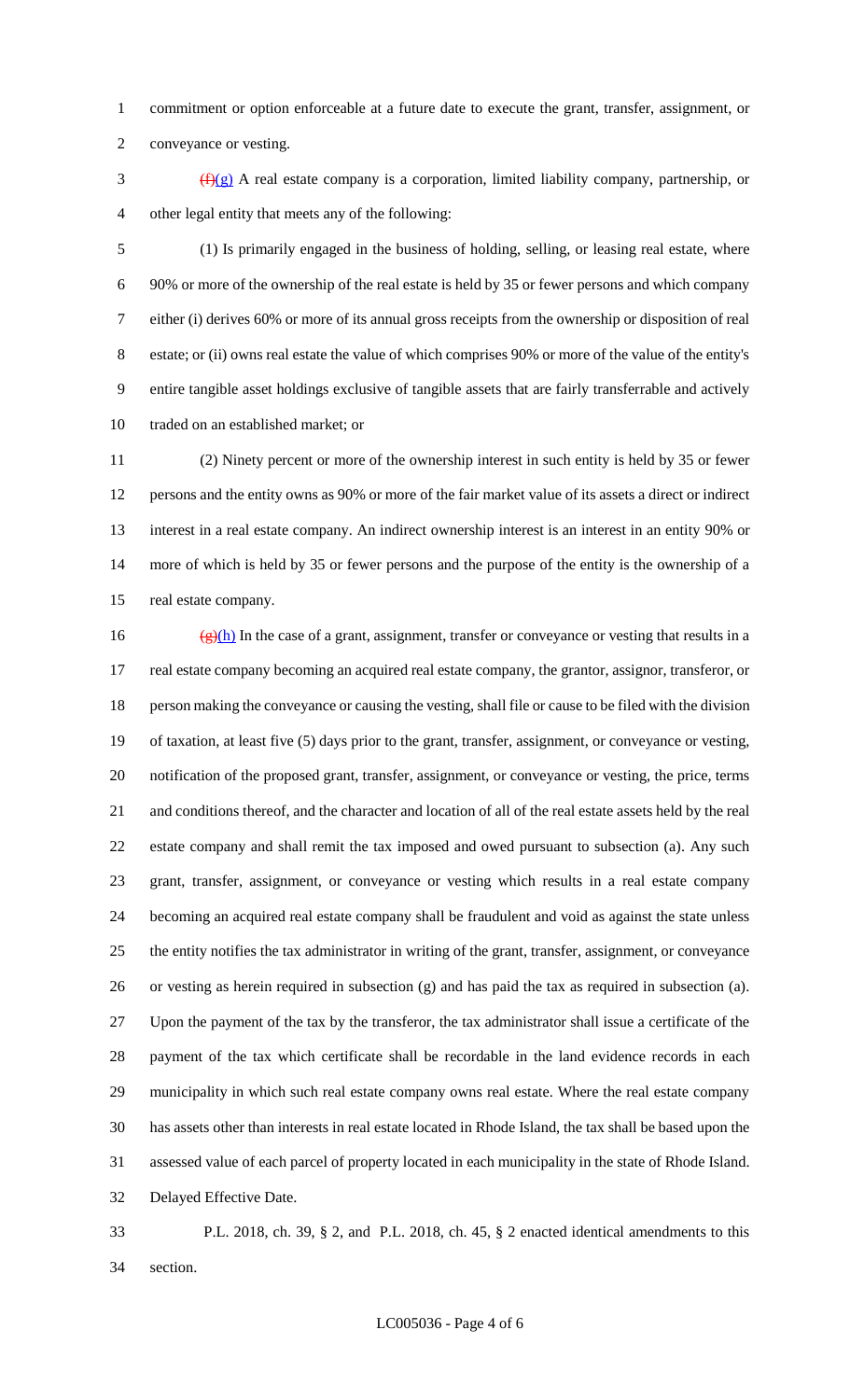1 SECTION 2. This act shall take effect upon passage.

#### $=$ LC005036 ========